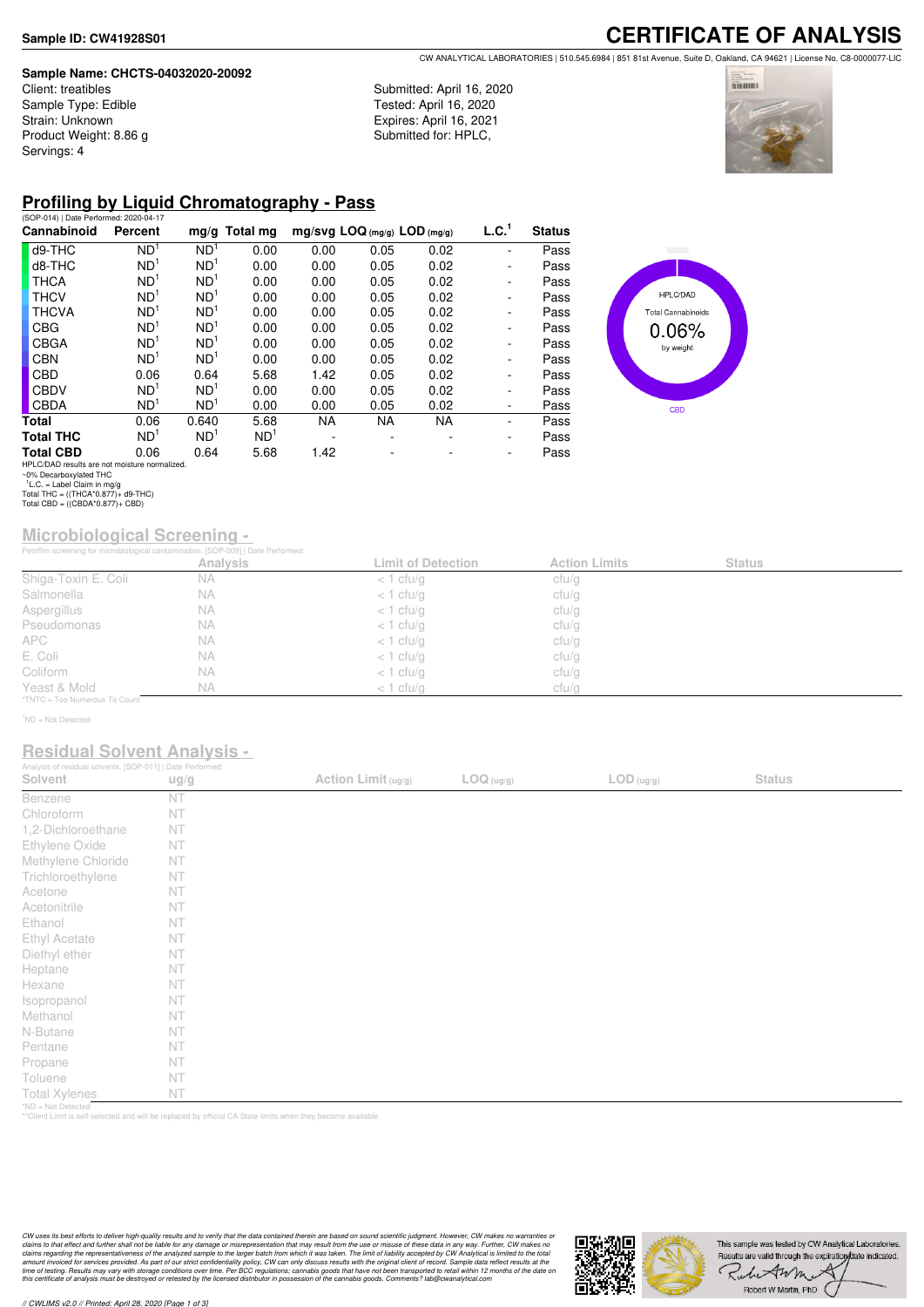### **Sample ID: CW41928S01**

# **Sample Name: CHCTS-04032020-20092**

Client: treatibles Sample Type: Edible Strain: Unknown Product Weight: 8.86 g Servings: 4

**CERTIFICATE OF ANALYSIS** CW ANALYTICAL LABORATORIES | 510.545.6984 | 851 81st Avenue, Suite D, Oakland, CA 94621 | License No. C8-0000077-LIC

Submitted: April 16, 2020 Tested: April 16, 2020 Expires: April 16, 2021 Submitted for: HPLC,



## **Chemical Residue Screening -**

| Targeted analysis of chemical residues. [SOP-017]   Date Performed:                                                           | ug/g | $LOG (ug/g)$ <i>LOD</i> $(ug/g)$ <i>Action</i> | Limit <sub>(ug/g)</sub> | <b>Status</b> |                    | ug/g              | $LOG (ug/g)$ LOD $(ug/g)$ Action | Limit <sub>(ug/g)</sub> | <b>Status</b> |
|-------------------------------------------------------------------------------------------------------------------------------|------|------------------------------------------------|-------------------------|---------------|--------------------|-------------------|----------------------------------|-------------------------|---------------|
| Abamectin                                                                                                                     | NT   |                                                |                         |               | Fludioxonil        | NT                |                                  |                         |               |
| Acephate                                                                                                                      | NT   |                                                |                         |               | Hexythiazox        | NT                |                                  |                         |               |
| Acequinocyl                                                                                                                   | NT   |                                                |                         |               | Imazalil           | NT                |                                  |                         |               |
| Acetamiprid                                                                                                                   | NT   |                                                |                         |               | Imidacloprid       | NT                |                                  |                         |               |
| Aldicarb                                                                                                                      | NT   |                                                |                         |               | Kresoxim-methyl    | <b>NT</b>         |                                  |                         |               |
| Azoxystrobin                                                                                                                  | NT   |                                                |                         |               | Malathion          | NT                |                                  |                         |               |
| <b>Bifenazate</b>                                                                                                             | NT   |                                                |                         |               | Metalaxyl          | NT                |                                  |                         |               |
| Bifenthrin                                                                                                                    | NT   |                                                |                         |               | Methiocarb         | NT                |                                  |                         |               |
| <b>Boscalid</b>                                                                                                               | NT   |                                                |                         |               | Methomyl           | NT                |                                  |                         |               |
| Captan                                                                                                                        | NT   |                                                |                         |               | Mevinphos          | NT                |                                  |                         |               |
| Carbaryl                                                                                                                      | NT   |                                                |                         |               | Myclobutanil       | NT                |                                  |                         |               |
| Carbofuran                                                                                                                    | NT   |                                                |                         |               | Naled              | NT                |                                  |                         |               |
| Chlorantraniliprole                                                                                                           | NT   |                                                |                         |               | Oxamyl             | NT                |                                  |                         |               |
| Chlordane                                                                                                                     | NT   |                                                |                         |               | Paclobutrazol      | NT                |                                  |                         |               |
| Chlorfenapyr                                                                                                                  | NT   |                                                |                         |               | Parathion methyl   | <b>NT</b>         |                                  |                         |               |
| Chlorpyrifos                                                                                                                  | NT   |                                                |                         |               | PCNB               | NT                |                                  |                         |               |
| Clofentezine                                                                                                                  | NT   |                                                |                         |               | Permethrin         | NT                |                                  |                         |               |
| Coumaphos                                                                                                                     | NT   |                                                |                         |               | Phosmet            | NT                |                                  |                         |               |
| Cyfluthrin                                                                                                                    | NT   |                                                |                         |               | Piperonyl butoxide | NT                |                                  |                         |               |
| Cypermethrin                                                                                                                  | NT   |                                                |                         |               | Prallethrin        | NT                |                                  |                         |               |
| Daminozide                                                                                                                    | NT   |                                                |                         |               | Propiconazole      | NT                |                                  |                         |               |
| Diazinon                                                                                                                      | NT   |                                                |                         |               | Propoxur           | NT                |                                  |                         |               |
| Dichlorvos                                                                                                                    | NT   |                                                |                         |               |                    |                   |                                  |                         |               |
|                                                                                                                               | NT   |                                                |                         |               | Pyrethrin          | NT                |                                  |                         |               |
| Dimethoate                                                                                                                    |      |                                                |                         |               | Pyridaben          | NT                |                                  |                         |               |
| Dimethomorph                                                                                                                  | NT   |                                                |                         |               | Spinetoram         | NT                |                                  |                         |               |
| Ethoprophos                                                                                                                   | NT   |                                                |                         |               | Spinosad           | NT                |                                  |                         |               |
| Etofenprox                                                                                                                    | NT   |                                                |                         |               | Spiromesifen       | NT                |                                  |                         |               |
| Etoxazole                                                                                                                     | NT   |                                                |                         |               | Spirotetramat      | NT                |                                  |                         |               |
| Fenhexamid                                                                                                                    | NT   |                                                |                         |               | Spiroxamine        | NT                |                                  |                         |               |
| Fenoxycarb                                                                                                                    | NT   |                                                |                         |               | Tebuconazole       | NT                |                                  |                         |               |
| Fenpyroximate                                                                                                                 | NT   |                                                |                         |               | Thiacloprid        | NT                |                                  |                         |               |
| Fipronil                                                                                                                      | NT   |                                                |                         |               | Thiamethoxam       | NT                |                                  |                         |               |
| Flonicamid<br>*ND = Not Detected                                                                                              | NT   |                                                |                         |               | Trifloxystrobin    | NT                |                                  |                         |               |
| NT = Not Tested<br><b>Heavy Metals Profiling -</b><br>Analysis of Heavy Metals. [SOP-012]   Date Performed:                   |      | ug/g                                           |                         | LOG(ug/g)     | LOD(ug/g)          |                   | Action Limit (ug/g)              | <b>Status</b>           |               |
| Cadmium                                                                                                                       |      |                                                |                         |               |                    |                   |                                  |                         |               |
| Lead                                                                                                                          |      |                                                |                         |               |                    |                   |                                  |                         |               |
| Arsenic                                                                                                                       |      |                                                |                         |               |                    |                   |                                  |                         |               |
| Mercury                                                                                                                       |      |                                                |                         |               |                    |                   |                                  |                         |               |
| <sup>1</sup> ND = Not Detected                                                                                                |      |                                                |                         |               |                    |                   |                                  |                         |               |
| <b>Water Activity -</b><br>Analysis to determine water activity   Date Performed:<br>Aw                                       |      |                                                |                         |               |                    | Action Limit (Aw) | <b>Status</b>                    |                         |               |
|                                                                                                                               |      |                                                |                         |               |                    |                   |                                  |                         |               |
| <b>Foreign Material Analysis -</b><br>Analysis to determine whether foreign material is present   Date Performed:<br>Analysis |      |                                                |                         |               |                    |                   | <b>Status</b>                    |                         |               |
|                                                                                                                               |      |                                                |                         |               |                    |                   |                                  |                         |               |

CW uses its best efforts to deliver high-quality results and to verify that the data contained therein are based on sound scientific judgment. However, CW makes no warranties or<br>claims to that effect and turther shall not